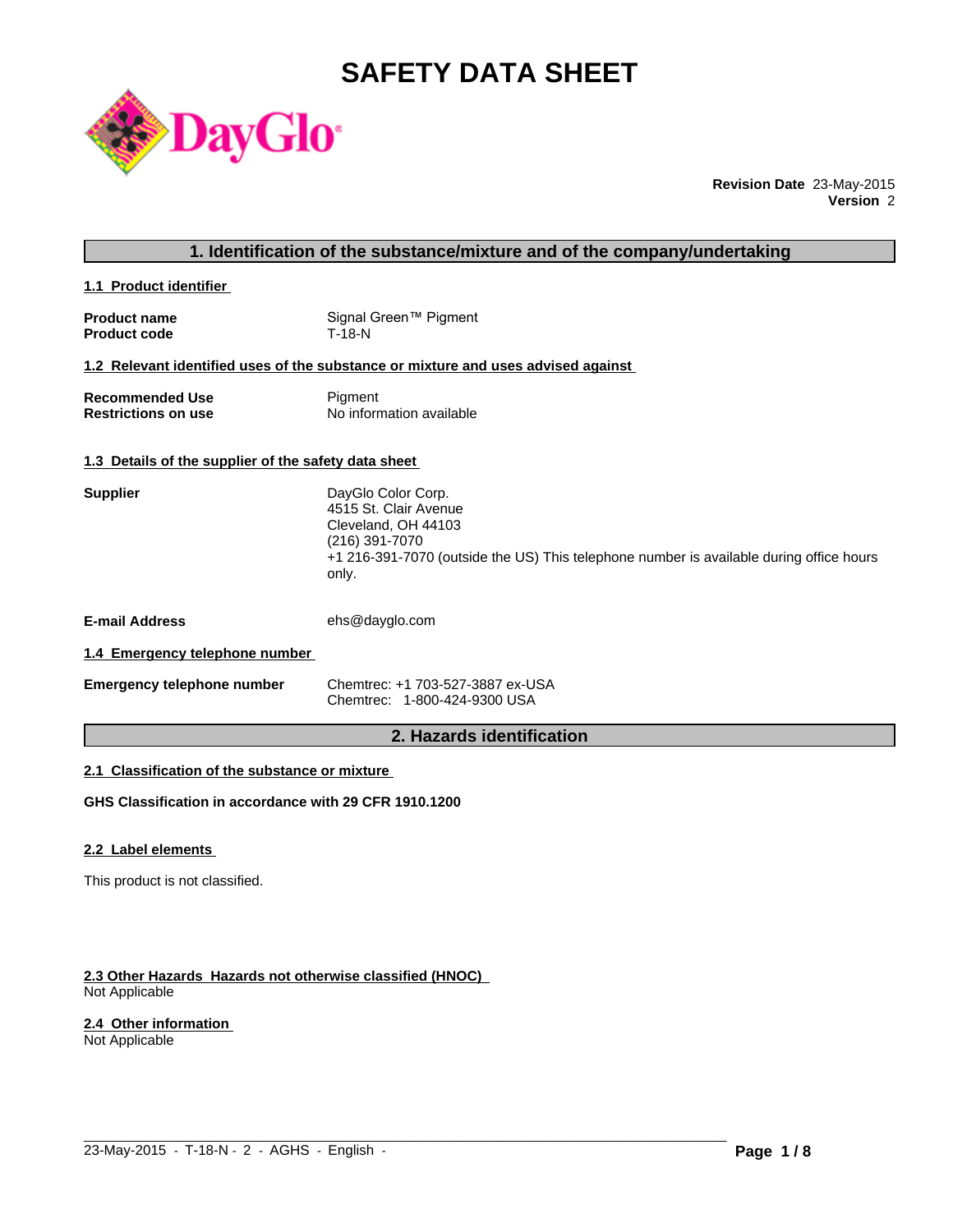# **3. Composition/Information on Ingredients**

 $\overline{\phantom{a}}$  ,  $\overline{\phantom{a}}$  ,  $\overline{\phantom{a}}$  ,  $\overline{\phantom{a}}$  ,  $\overline{\phantom{a}}$  ,  $\overline{\phantom{a}}$  ,  $\overline{\phantom{a}}$  ,  $\overline{\phantom{a}}$  ,  $\overline{\phantom{a}}$  ,  $\overline{\phantom{a}}$  ,  $\overline{\phantom{a}}$  ,  $\overline{\phantom{a}}$  ,  $\overline{\phantom{a}}$  ,  $\overline{\phantom{a}}$  ,  $\overline{\phantom{a}}$  ,  $\overline{\phantom{a}}$ 

#### **Substance**

This material is not considered hazardous by the OSHA Hazard Communication Standard (29 CFR 1910.1200).

\* The exact percentage (concentration) of composition has been withheld as a trade secret.

|                                                                   | 4. First aid measures                                                                                                                                                                                                   |
|-------------------------------------------------------------------|-------------------------------------------------------------------------------------------------------------------------------------------------------------------------------------------------------------------------|
| 4.1 Description of first-aid measures                             |                                                                                                                                                                                                                         |
| General advice                                                    | No information available.                                                                                                                                                                                               |
| Eye contact                                                       | Immediately flush with plenty of water. After initial flushing, remove any contact lenses and<br>continue flushing for at least 15 minutes. Keep eye wide open while rinsing. If symptoms<br>persist, call a physician. |
| <b>Skin contact</b>                                               | Immediate medical attention is not required. Wash off with soap and water.                                                                                                                                              |
| <b>Inhalation</b>                                                 | Immediate medical attention is not required. Move to fresh air.                                                                                                                                                         |
| Ingestion                                                         | Do NOT induce vomiting. Drink plenty of water. Consult a physician.                                                                                                                                                     |
| 4.2 Most important symptoms and effects, both acute and delayed   |                                                                                                                                                                                                                         |
| <b>Symptoms</b>                                                   | See Section 2.2, Label Elements and/or Section 11, Toxicological effects.                                                                                                                                               |
|                                                                   | 4.3 Recommendations for immediate medical care and/or special treatment                                                                                                                                                 |
| Notes to physician                                                | Treat symptomatically.                                                                                                                                                                                                  |
|                                                                   | 5. Fire-Fighting Measures                                                                                                                                                                                               |
| 5.1 Extinguishing media                                           |                                                                                                                                                                                                                         |
| Suitable extinguishing media                                      | Use extinguishing measures that are appropriate to local circumstances and the surrounding environment.                                                                                                                 |
| <b>Unsuitable Extinguishing Media</b>                             | None.                                                                                                                                                                                                                   |
| 5.2 Specific hazards arising from the substance or mixture        |                                                                                                                                                                                                                         |
| <b>Special Hazard</b><br>None known based on information supplied |                                                                                                                                                                                                                         |
| <b>Hazardous Combustion Products</b>                              | Carbon oxides. Nitrogen oxides (NOx). Oxides of sulfur.                                                                                                                                                                 |

## **Explosion Data**

**Sensitivity to Mechanical Impact** None. **Sensitivity to Static Discharge** Fine dust dispersed in air, in sufficient concentrations, and in the presence of an ignition source is a potential dust explosion hazard.

#### **5.3 Advice for firefighters**

As in any fire, wear self-contained breathing apparatus pressure-demand, MSHA/NIOSH (approved or equivalent) and full protective gear.

 $\_$  ,  $\_$  ,  $\_$  ,  $\_$  ,  $\_$  ,  $\_$  ,  $\_$  ,  $\_$  ,  $\_$  ,  $\_$  ,  $\_$  ,  $\_$  ,  $\_$  ,  $\_$  ,  $\_$  ,  $\_$  ,  $\_$  ,  $\_$  ,  $\_$  ,  $\_$  ,  $\_$  ,  $\_$  ,  $\_$  ,  $\_$  ,  $\_$  ,  $\_$  ,  $\_$  ,  $\_$  ,  $\_$  ,  $\_$  ,  $\_$  ,  $\_$  ,  $\_$  ,  $\_$  ,  $\_$  ,  $\_$  ,  $\_$  ,

# **6. Accidental Release Measures**

# **6.1 Personal precautions, protective equipment and emergency procedures**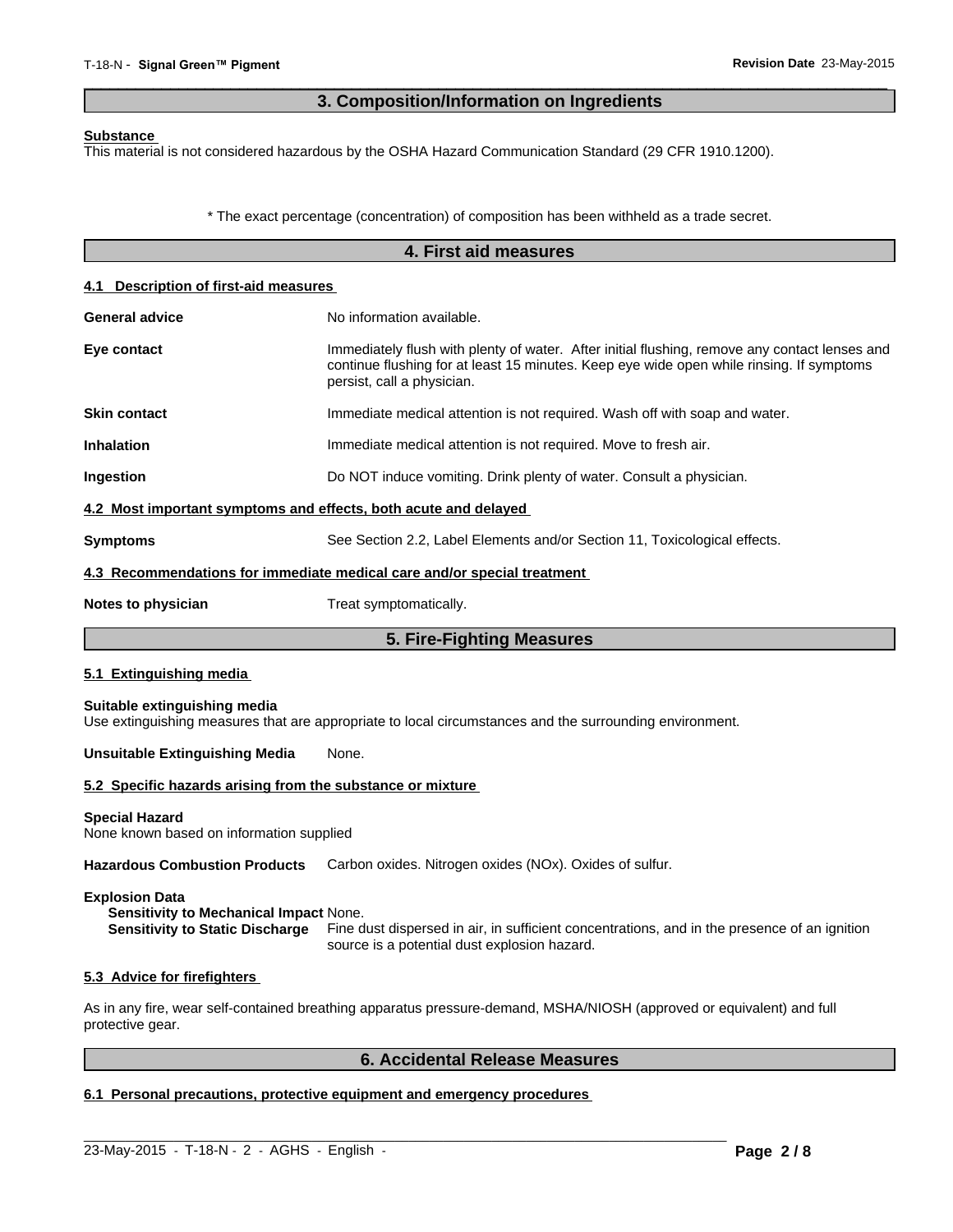Ensure adequate ventilation, especially in confined areas. Use personal protective equipment.

# **6.2 Environmental precautions**

Dust deposits should not be allowed to accumulate on surfaces as these may form an explosive mixture if they are released into the atmosphere in sufficient concentration. Avoid dispersal of dust in the air (i.e., cleaning dusty surfaces with compressed air). Nonsparking tools should be used. Prevent product from entering drains. See Section 12 for additional Ecological information.

 $\overline{\phantom{a}}$  ,  $\overline{\phantom{a}}$  ,  $\overline{\phantom{a}}$  ,  $\overline{\phantom{a}}$  ,  $\overline{\phantom{a}}$  ,  $\overline{\phantom{a}}$  ,  $\overline{\phantom{a}}$  ,  $\overline{\phantom{a}}$  ,  $\overline{\phantom{a}}$  ,  $\overline{\phantom{a}}$  ,  $\overline{\phantom{a}}$  ,  $\overline{\phantom{a}}$  ,  $\overline{\phantom{a}}$  ,  $\overline{\phantom{a}}$  ,  $\overline{\phantom{a}}$  ,  $\overline{\phantom{a}}$ 

#### **6.3 Methods and materials for containment and cleaning up**

| <b>Methods for Containment</b> | Prevent dust cloud. Cover powder spill with plastic sheet or tarp to minimize spreading.                                                                                                                                                                                                                                                                                                |
|--------------------------------|-----------------------------------------------------------------------------------------------------------------------------------------------------------------------------------------------------------------------------------------------------------------------------------------------------------------------------------------------------------------------------------------|
| Methods for cleaning up        | Avoid dust formation. Take precautionary measures against static discharges. Do not dry<br>sweep dust. Wet dust with water before sweeping or use a vacuum to collect dust. Use<br>personal protective equipment. Take up mechanically and collect in suitable container for<br>disposal. Prevent product from entering drains. Keep in suitable and closed containers for<br>disposal. |
|                                |                                                                                                                                                                                                                                                                                                                                                                                         |

| 7. Handling and storage                                          |                                                                                                                                                            |  |
|------------------------------------------------------------------|------------------------------------------------------------------------------------------------------------------------------------------------------------|--|
| 7.1 Precautions for safe handling                                |                                                                                                                                                            |  |
| Advice on safe handling                                          | Avoid dust formation. Take precautionary measures against static discharges. Fine dust<br>dispersed in air may ignite. Wear personal protective equipment. |  |
| <b>Hygiene measures</b>                                          | Handle in accordance with good industrial hygiene and safety practice.                                                                                     |  |
| 7.2 Conditions for safe storage, including any incompatibilities |                                                                                                                                                            |  |
| <b>Storage Conditions</b>                                        | Keep tightly closed in a dry and cool place.                                                                                                               |  |
| <b>Materials to Avoid</b>                                        | No materials to be especially mentioned.                                                                                                                   |  |

# **8. Exposure controls/personal protection**

## **8.1 Occupational Exposure Limits (OEL)**

#### **8.2 Appropriate engineering controls**

| <b>Engineering Measures</b>   | <b>Showers</b><br>Eyewash stations<br>Ventilation systems.                                                                                                                                                                                                                                                                                                                                |
|-------------------------------|-------------------------------------------------------------------------------------------------------------------------------------------------------------------------------------------------------------------------------------------------------------------------------------------------------------------------------------------------------------------------------------------|
|                               | 8.3 Individual protection measures, such as personal protective equipment                                                                                                                                                                                                                                                                                                                 |
| <b>Eye/Face Protection</b>    | Safety glasses with side-shields.                                                                                                                                                                                                                                                                                                                                                         |
| Skin and body protection      | Wear chemical resistant footwear and clothing such as gloves, an apron or a whole body<br>suit as appropriate.                                                                                                                                                                                                                                                                            |
| <b>Respiratory protection</b> | If irritation is experienced, NIOSH/MSHA approved respiratory protection should be worn.<br>Positive-pressure supplied air respirators may be required for high airborne contaminant<br>concentrations. Respiratory protection must be provided in accordance with current local<br>regulations. NIOSH/MSHA approved respiratory protection should be worn if exposure is<br>anticipated. |
| <b>Hygiene measures</b>       | See section 7 for more information                                                                                                                                                                                                                                                                                                                                                        |

 $\_$  ,  $\_$  ,  $\_$  ,  $\_$  ,  $\_$  ,  $\_$  ,  $\_$  ,  $\_$  ,  $\_$  ,  $\_$  ,  $\_$  ,  $\_$  ,  $\_$  ,  $\_$  ,  $\_$  ,  $\_$  ,  $\_$  ,  $\_$  ,  $\_$  ,  $\_$  ,  $\_$  ,  $\_$  ,  $\_$  ,  $\_$  ,  $\_$  ,  $\_$  ,  $\_$  ,  $\_$  ,  $\_$  ,  $\_$  ,  $\_$  ,  $\_$  ,  $\_$  ,  $\_$  ,  $\_$  ,  $\_$  ,  $\_$  ,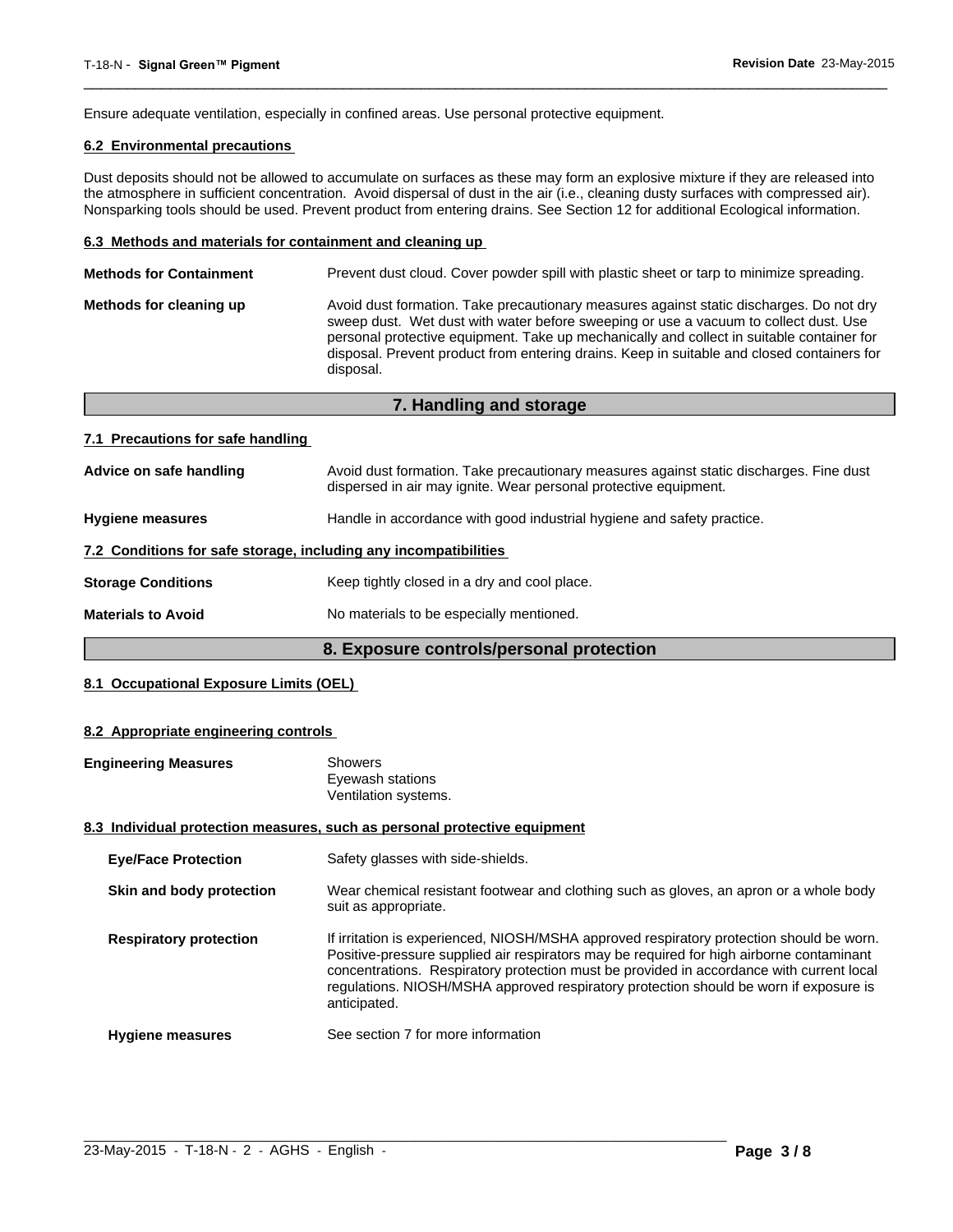# **9. Physical and chemical properties**

 $\overline{\phantom{a}}$  ,  $\overline{\phantom{a}}$  ,  $\overline{\phantom{a}}$  ,  $\overline{\phantom{a}}$  ,  $\overline{\phantom{a}}$  ,  $\overline{\phantom{a}}$  ,  $\overline{\phantom{a}}$  ,  $\overline{\phantom{a}}$  ,  $\overline{\phantom{a}}$  ,  $\overline{\phantom{a}}$  ,  $\overline{\phantom{a}}$  ,  $\overline{\phantom{a}}$  ,  $\overline{\phantom{a}}$  ,  $\overline{\phantom{a}}$  ,  $\overline{\phantom{a}}$  ,  $\overline{\phantom{a}}$ 

| 9.1 Information on basic physical and chemical properties |                          |                          |
|-----------------------------------------------------------|--------------------------|--------------------------|
| <b>Physical state</b>                                     | Solid                    |                          |
| Appearance                                                | Powder                   |                          |
| Color                                                     | Green                    |                          |
| Odor                                                      | Pungent                  |                          |
| <b>Odor Threshold</b>                                     | No information available |                          |
| <b>Property</b>                                           | <b>Values</b>            | Remarks • Methods        |
| pН                                                        | Not Applicable           |                          |
| <b>Melting/freezing point</b>                             |                          | No information available |
| <b>Boiling point/boiling range</b>                        | Not applicable           | No information available |
| <b>Flash Point</b>                                        | Not Applicable           | No information available |
| <b>Evaporation rate</b>                                   | Not Applicable           | No information available |
| Flammability (solid, gas)                                 |                          | No information available |
| <b>Flammability Limits in Air</b>                         |                          |                          |
| upper flammability limit                                  |                          | No information available |
| lower flammability limit                                  |                          | No information available |
| Vapor pressure                                            |                          |                          |
| Vapor density                                             |                          | No information available |
| <b>Specific Gravity</b>                                   | 1.37                     |                          |
| Water solubility                                          | Insoluble in water       |                          |
| Solubility in other solvents                              |                          | No information available |
| <b>Partition coefficient</b>                              |                          | No information available |
| <b>Autoignition temperature</b>                           |                          | No information available |
| <b>Decomposition temperature</b>                          |                          | No information available |
| Viscosity, kinematic                                      |                          | No information available |
| Viscosity, dynamic                                        |                          | No information available |
| <b>Explosive properties</b>                               |                          | No information available |
| <b>Oxidizing Properties</b>                               |                          | No information available |

**9.2 Other information Volatile organic compounds (VOC)** None **content**

# **10. Stability and Reactivity**

 $\_$  ,  $\_$  ,  $\_$  ,  $\_$  ,  $\_$  ,  $\_$  ,  $\_$  ,  $\_$  ,  $\_$  ,  $\_$  ,  $\_$  ,  $\_$  ,  $\_$  ,  $\_$  ,  $\_$  ,  $\_$  ,  $\_$  ,  $\_$  ,  $\_$  ,  $\_$  ,  $\_$  ,  $\_$  ,  $\_$  ,  $\_$  ,  $\_$  ,  $\_$  ,  $\_$  ,  $\_$  ,  $\_$  ,  $\_$  ,  $\_$  ,  $\_$  ,  $\_$  ,  $\_$  ,  $\_$  ,  $\_$  ,  $\_$  ,

#### **10.1 Reactivity**

.

No dangerous reaction known under conditions of normal use

#### **10.2 Chemical stability**

Stable

## **10.3 Possibility of hazardous reactions**

None under normal processing.

#### **10.4 Conditions to Avoid**

Dust formation. Take precautionary measures against static discharges.

#### **10.5 Incompatible Materials**

None known based on information supplied.

# **10.6 Hazardous Decomposition Products**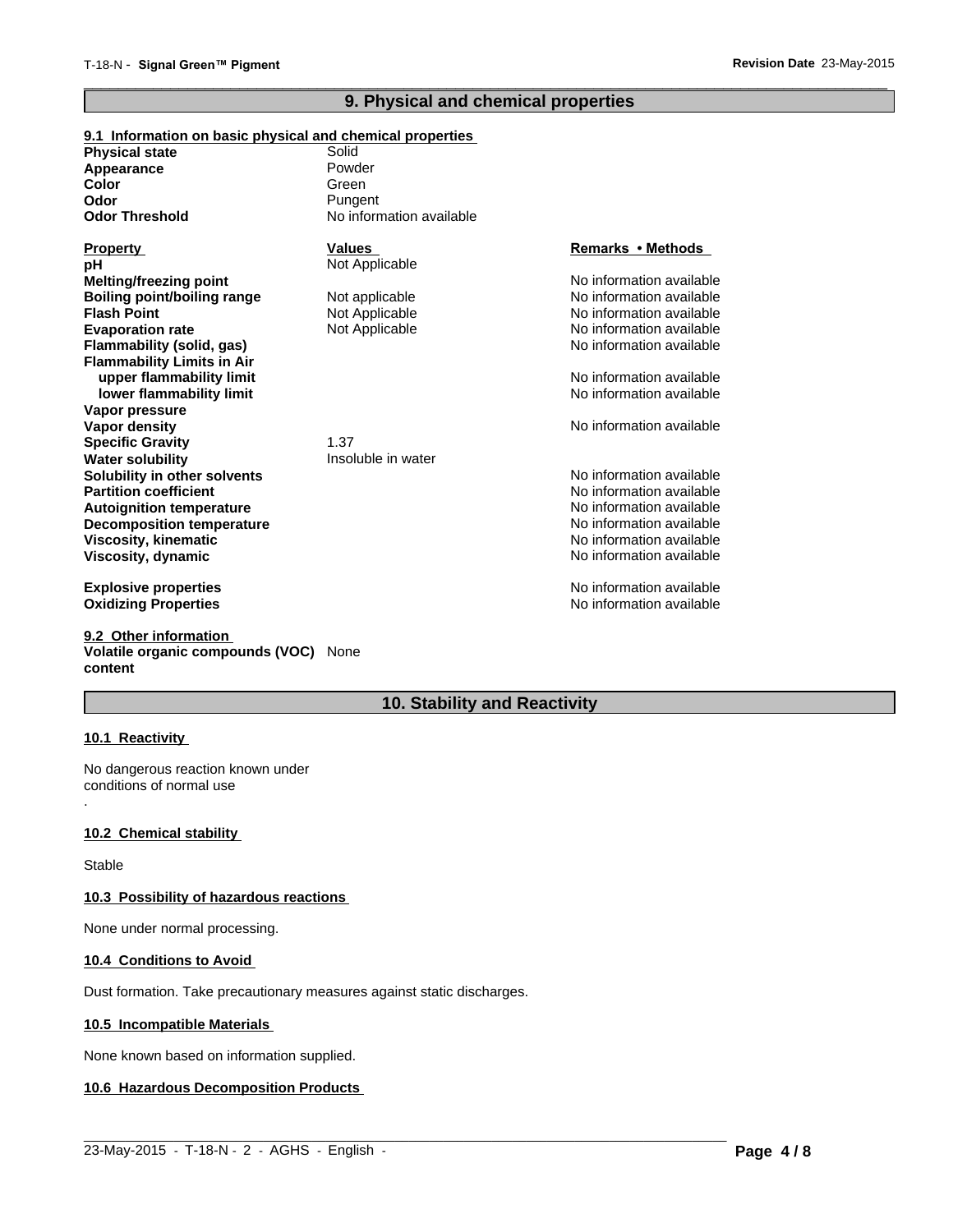None known based on information supplied.

# **11. Toxicological information**

 $\overline{\phantom{a}}$  ,  $\overline{\phantom{a}}$  ,  $\overline{\phantom{a}}$  ,  $\overline{\phantom{a}}$  ,  $\overline{\phantom{a}}$  ,  $\overline{\phantom{a}}$  ,  $\overline{\phantom{a}}$  ,  $\overline{\phantom{a}}$  ,  $\overline{\phantom{a}}$  ,  $\overline{\phantom{a}}$  ,  $\overline{\phantom{a}}$  ,  $\overline{\phantom{a}}$  ,  $\overline{\phantom{a}}$  ,  $\overline{\phantom{a}}$  ,  $\overline{\phantom{a}}$  ,  $\overline{\phantom{a}}$ 

#### **11.1 Acute toxicity**

#### **Numerical measures of toxicity: Product Information**

| LD50 Oral:         | LD50 Dermal:          |
|--------------------|-----------------------|
| 16,000 mg/kg (rat) | 23,000<br>mg/kg (rat) |

#### **Numerical measures of toxicity: Component Information**

#### **11.2 Information on toxicological effects**

#### **Skin corrosion/irritation**

Product Information

• Not a dermal irritant

Component Information

• No information available

#### **Eye damage/irritation**

Product Information

• Dust contact with the eyes can lead to mechanical irritation

Component Information

• No information available

#### **Respiratory or skin sensitization**

Product Information • No information available Component Information • No information available

#### **Germ Cell Mutagenicity**

Product Information • No information available Component Information • No information available

#### **Carcinogenicity**

• This product contains <0.1% free formaldehyde and may be capable of outgassing formaldehyde at levels in excess of OSHA's Action Level under some conditions of use. Formaldehyde is a known cancer hazard. Long term exposure may result in dermatitis or respiratory sensitization for sensitive individuals.

 $\_$  ,  $\_$  ,  $\_$  ,  $\_$  ,  $\_$  ,  $\_$  ,  $\_$  ,  $\_$  ,  $\_$  ,  $\_$  ,  $\_$  ,  $\_$  ,  $\_$  ,  $\_$  ,  $\_$  ,  $\_$  ,  $\_$  ,  $\_$  ,  $\_$  ,  $\_$  ,  $\_$  ,  $\_$  ,  $\_$  ,  $\_$  ,  $\_$  ,  $\_$  ,  $\_$  ,  $\_$  ,  $\_$  ,  $\_$  ,  $\_$  ,  $\_$  ,  $\_$  ,  $\_$  ,  $\_$  ,  $\_$  ,  $\_$  ,

#### **Reproductive toxicity**

Product Information • No information available Component Information • No information available

#### **STOT - single exposure** No information available

**STOT - repeated exposure**

• No known effect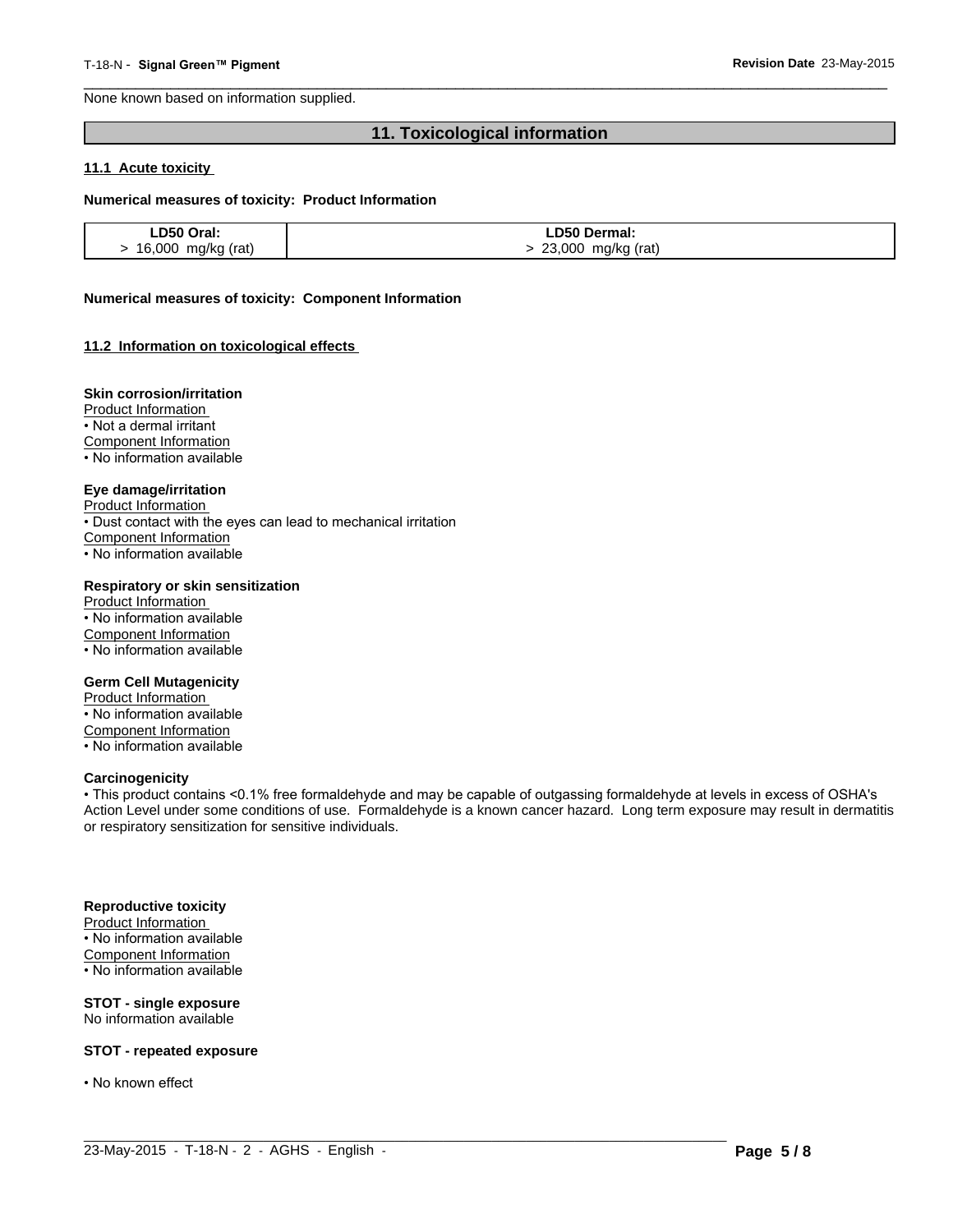#### **Other adverse effects** Target Organs • No information available Product Information • No information available Component Information

• No information available

# **Aspiration hazard**

Product Information • No information available Component Information • No information available

# **12. Ecological information**

 $\overline{\phantom{a}}$  ,  $\overline{\phantom{a}}$  ,  $\overline{\phantom{a}}$  ,  $\overline{\phantom{a}}$  ,  $\overline{\phantom{a}}$  ,  $\overline{\phantom{a}}$  ,  $\overline{\phantom{a}}$  ,  $\overline{\phantom{a}}$  ,  $\overline{\phantom{a}}$  ,  $\overline{\phantom{a}}$  ,  $\overline{\phantom{a}}$  ,  $\overline{\phantom{a}}$  ,  $\overline{\phantom{a}}$  ,  $\overline{\phantom{a}}$  ,  $\overline{\phantom{a}}$  ,  $\overline{\phantom{a}}$ 

# **12.1 Toxicity**

**Ecotoxicity No information available** 

< 1 % of the mixture consists of components(s) of unknown hazards to the aquatic environment

### **Ecotoxicity effects**

# **12.2 Persistence and degradability**

No information available.

# **12.3 Bioaccumulative potential**

Discharge into the environment must be avoided

#### **12.4 Mobility in soil**

No information available.

#### **12.5 Other adverse effects**

No information available

# **13. Disposal Considerations**

#### **13.1 Waste Disposal Guidance**

Dispose of in accordance with federal, state, and local regulations.

# **14. Transport Information**

| DOT         | Not regulated |
|-------------|---------------|
| MEX         | Not regulated |
| <b>IMDG</b> | Not regulated |
| <b>IATA</b> | Not regulated |

# **15. Regulatory information**

**15.1 International Inventories**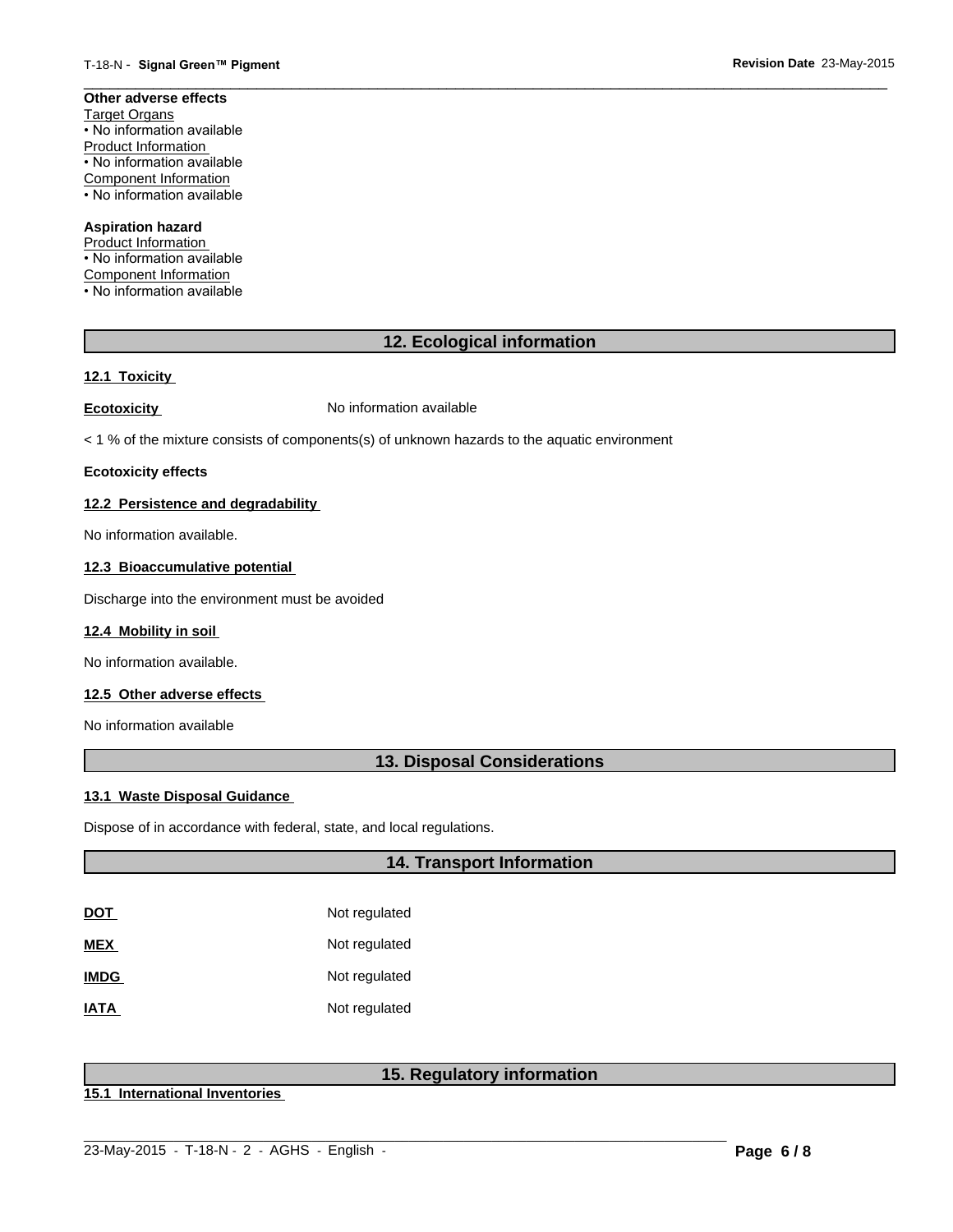| TSCA                 | Complies |  |
|----------------------|----------|--|
| DSL                  | Complies |  |
| <b>EINECS/ELINCS</b> | Complies |  |
| ENCS                 | Complies |  |
| <b>IECSC</b>         | Complies |  |
| KECL                 | Complies |  |
| PICCS                | Complies |  |
| AICS                 | Complies |  |
| <b>NZIoC</b>         |          |  |
|                      |          |  |

**TSCA** - United States Toxic Substances Control Act Section 8(b) Inventory

**DSL** - Canadian Domestic Substances List

**EINECS/ELINCS** - European Inventory of Existing Commercial Chemical Substances/EU List of Notified Chemical Substances

**PICCS** - Philippines Inventory of Chemicals and Chemical Substances

**ENCS** - Japan Existing and New Chemical Substances

**IECSC** - China Inventory of Existing Chemical Substances

**KECL** - Korean Existing and Evaluated Chemical Substances

**PICCS** - Philippines Inventory of Chemicals and Chemical Substances

**AICS** - Australian Inventory of Chemical Substances

**NZIoC** - New Zealand Inventory of Chemicals

#### **15.2 U.S. Federal Regulations**

#### **SARA 313**

Section 313 of Title III of the Superfund Amendments and Reauthorization Act of 1986 (SARA). This product does not contain any chemicals which are subject to the reporting requirements of the Act and Title 40 of the Code of Federal Regulations, Part 372.

 $\overline{\phantom{a}}$  ,  $\overline{\phantom{a}}$  ,  $\overline{\phantom{a}}$  ,  $\overline{\phantom{a}}$  ,  $\overline{\phantom{a}}$  ,  $\overline{\phantom{a}}$  ,  $\overline{\phantom{a}}$  ,  $\overline{\phantom{a}}$  ,  $\overline{\phantom{a}}$  ,  $\overline{\phantom{a}}$  ,  $\overline{\phantom{a}}$  ,  $\overline{\phantom{a}}$  ,  $\overline{\phantom{a}}$  ,  $\overline{\phantom{a}}$  ,  $\overline{\phantom{a}}$  ,  $\overline{\phantom{a}}$ 

#### **15.3 Pesticide Information**

Not applicable

#### **15.4 U.S. State Regulations**

#### **California Proposition 65**

This product contains the following Proposition 65 chemicals:

| <b>Chemical Name</b><br>Formaldehyde - 50-00-0 |                        |                       | California Prop. 65<br>Carcinogen |                                           |
|------------------------------------------------|------------------------|-----------------------|-----------------------------------|-------------------------------------------|
|                                                |                        |                       |                                   |                                           |
| <b>NFPA</b>                                    | Health Hazard 0        | Flammability -        | Instability -                     | <b>Physical and chemical</b><br>hazards - |
| <b>HMIS</b>                                    | <b>Health Hazard 1</b> | <b>Flammability 1</b> | <b>Physical Hazard 0</b>          | Personal protection X                     |

 $\_$  ,  $\_$  ,  $\_$  ,  $\_$  ,  $\_$  ,  $\_$  ,  $\_$  ,  $\_$  ,  $\_$  ,  $\_$  ,  $\_$  ,  $\_$  ,  $\_$  ,  $\_$  ,  $\_$  ,  $\_$  ,  $\_$  ,  $\_$  ,  $\_$  ,  $\_$  ,  $\_$  ,  $\_$  ,  $\_$  ,  $\_$  ,  $\_$  ,  $\_$  ,  $\_$  ,  $\_$  ,  $\_$  ,  $\_$  ,  $\_$  ,  $\_$  ,  $\_$  ,  $\_$  ,  $\_$  ,  $\_$  ,  $\_$  ,

#### **Legend:**

*ACGIH (American Conference of Governmental Industrial Hygienists) Ceiling* (C) *DOT (Department of Transportation) EPA (Environmental Protection Agency) IARC (International Agency for Research on Cancer) International Air Transport Association (IATA) International Maritime Dangerous Goods (IMDG) NIOSH (National Institute for Occupational Safety and Health) NTP (National Toxicology Program) OSHA (Occupational Safety and Health Administration of the US Department of Labor) PEL (Permissible Exposure Limit) Reportable Quantity (RQ) Skin designation* (S\*) *STEL (Short Term Exposure Limit) TLV® (Threshold Limit Value)*